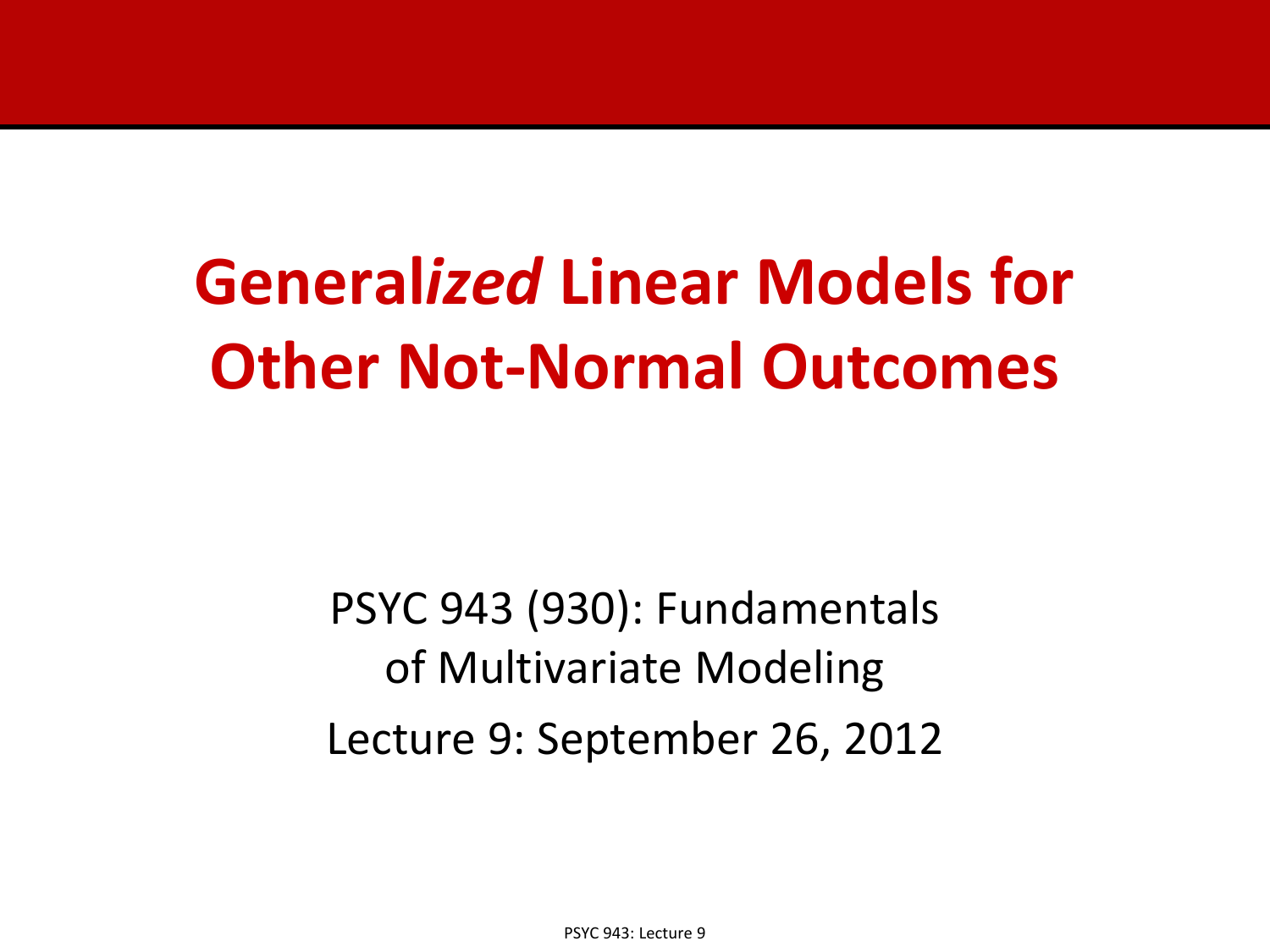# **Today's Class**

- A taxonomy of (conditionally) not-normal outcomes
	- $\triangleright$  "Discrete"
	- "Continuous"
- A (brief) tour of models for discrete outcomes
	- $\triangleright$  Poisson and its cousins
	- $\triangleright$  Real data example
- An (even briefer) tour of models for continuous outcomes  $\triangleright$  Y = Any positive value, but not normally distributed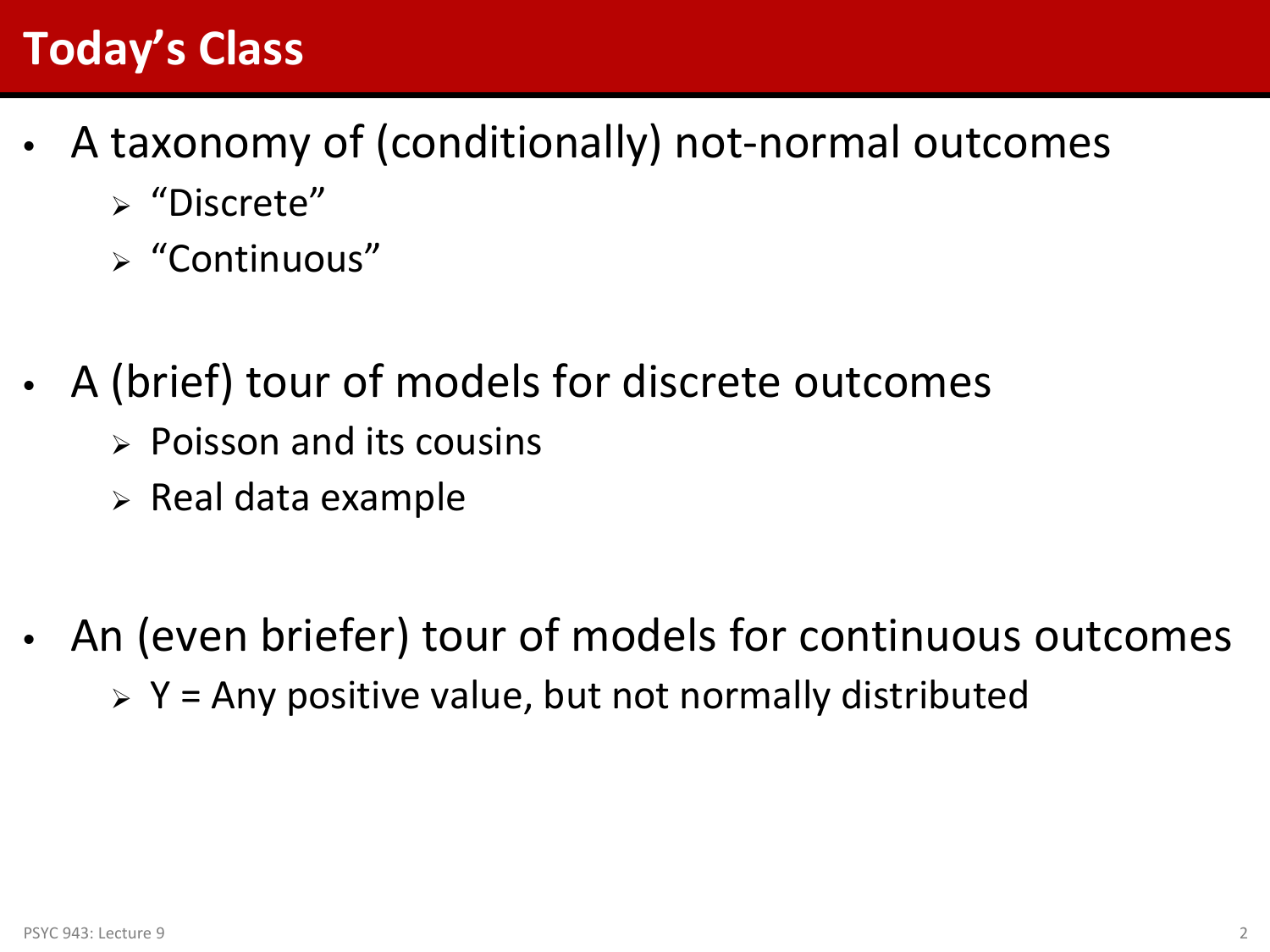# **3 Parts of a General***ized* **Linear Model**

- Link Function (main difference from GLM):
	- How a non-normal **outcome gets transformed** into something we can predict that is more continuous (unbounded)
	- **Why?** To keep outcome **predictions** within its sample space (slopes shut off)
	- So far we've seen *logit* links for binary outcomes, *cumulative logit* links for ordinal outcomes, and *generalized logit* links for nominal outcomes
- Model for the Means ("Structural Model"):
	- How predictors **linearly** relate to the link-transformed outcome
	- $\triangleright$  New link-transformed  $\overline{Y}_p \ = \ \overline{\beta}_0 + \overline{\beta}_1 X_p + \overline{\beta}_2 Z_p + \overline{\beta}_3 X_p Z_p$
- Model for the Variance ("Sampling/Stochastic Model"):
	- $\triangleright$  Many alternative distributions that map onto what the distribution of **residuals** could possibly look like (and kept within sample space)
	- **Why?** To get the most correct **standard errors** (which come from variance)
	- We've seen binomial and multinomial distributions for categorical outcomes so far, but there are many more available…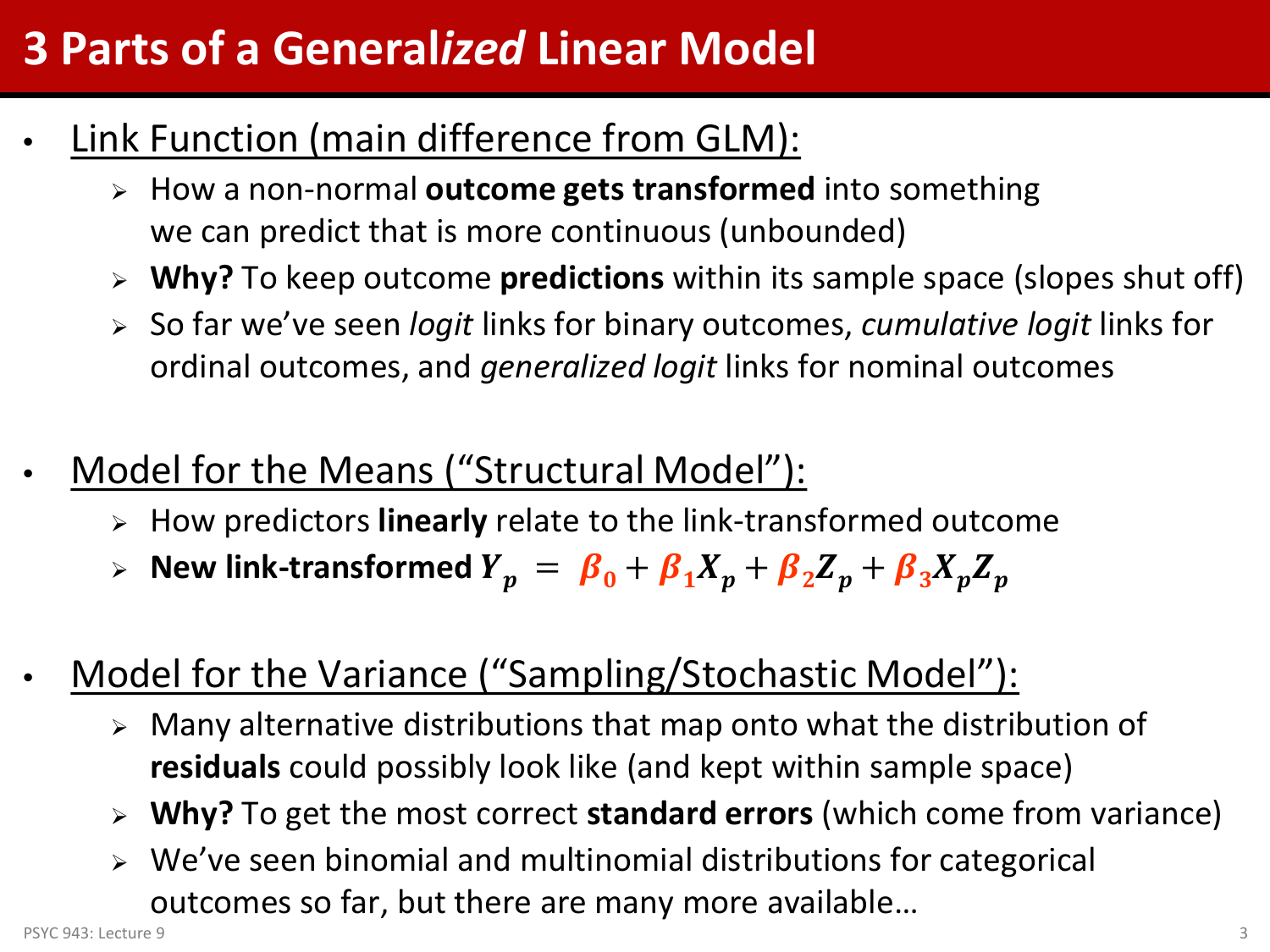# **A Taxonomy of (Conditionally) Not-Normal Outcomes**

- **"Discrete" outcomes**—all responses are **whole** numbers
	- **Categorical variables** in which **values are labels**, not amounts
		- Binomial (2 options) or multinomial (3+ options) distributions
		- $\bullet$  Question: Are the values ordered  $\rightarrow$  which link?
	- **Count of things that happened**, so values < 0 cannot exist
		- Sample space goes from 0 to positive infinity
		- Poisson or Negative Binomial distributions (usually)
		- Log link (usually) so predicted outcomes can't go below 0
		- Question: Are there *extra* 0 values? What to do about them?

#### • **"Continuous" outcomes**—responses can be **any** number

- $\triangleright$  Question: What does the residual distribution look like?
	- Normal-ish? Skewed? Cut off? Mixture of different distributions?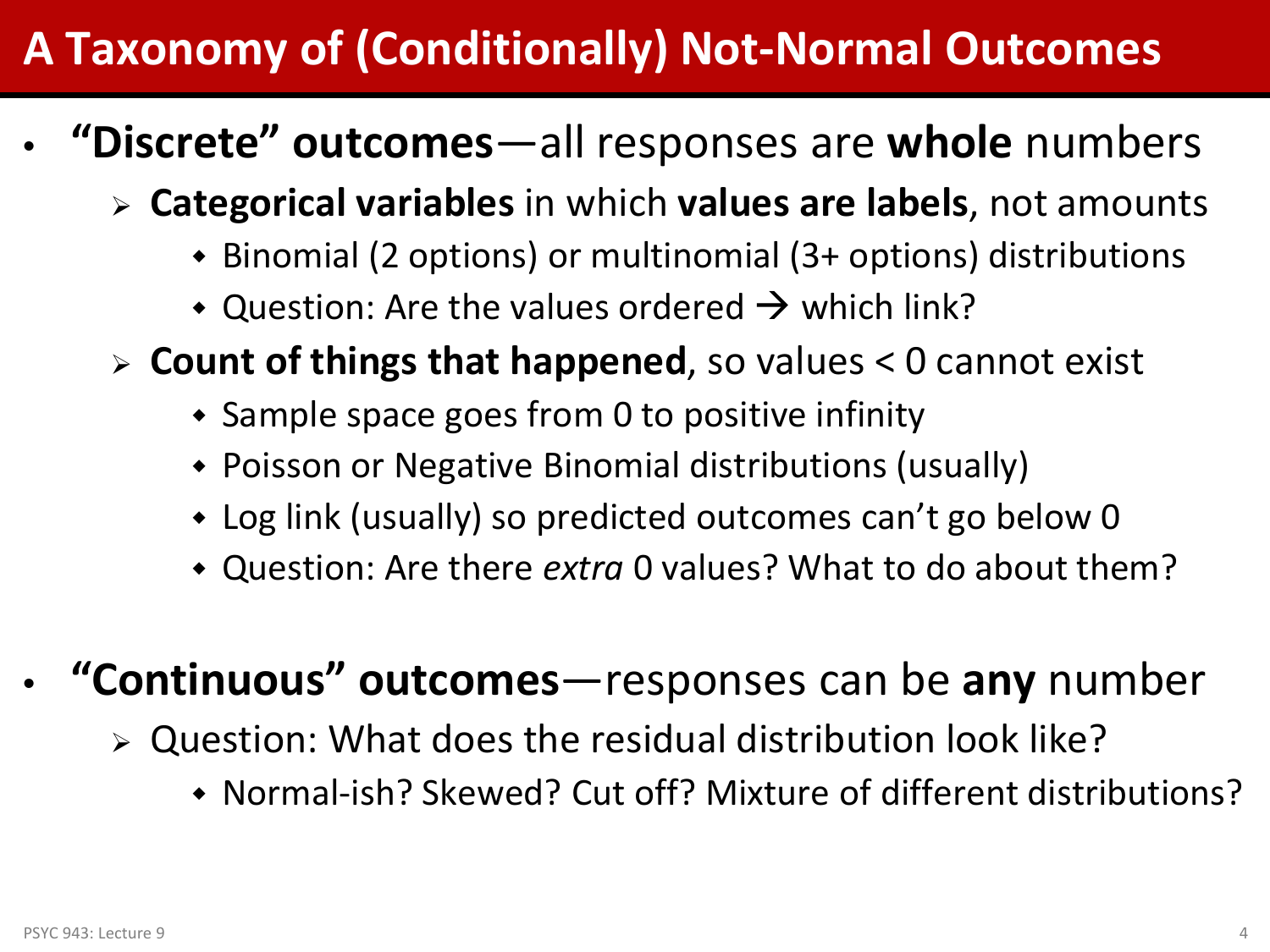# **A BRIEF TOUR OF MODELS FOR DISCRETE OUTCOMES**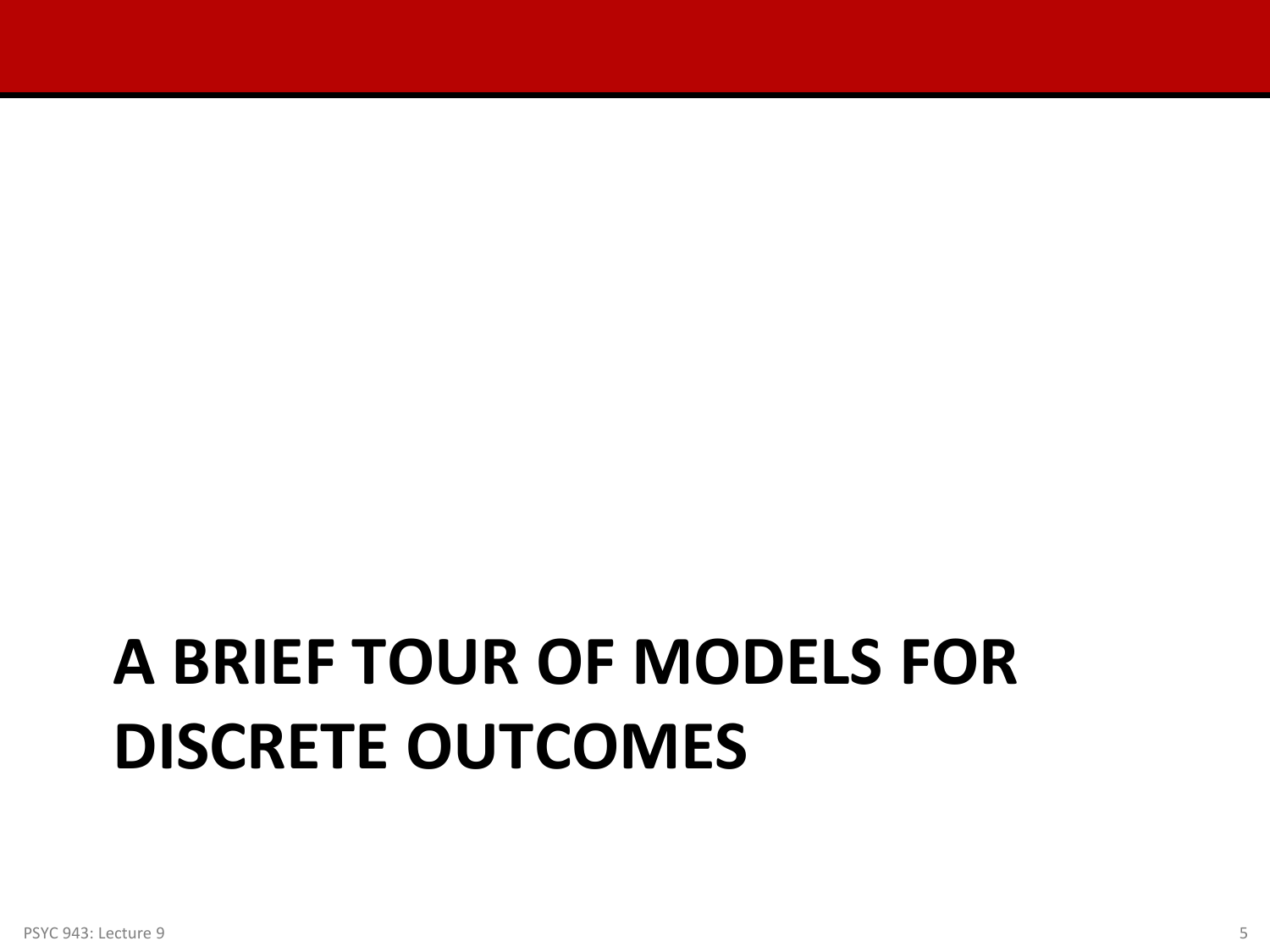### **Models for Count Outcomes**

- **Counts: non-negative integer unbounded responses**
	- $\geq$  e.g., how many cigarettes did you smoke this week?
	- > Traditionally uses natural log link so that predicted outcomes stay ≥ 0

• 
$$
g(\bullet) \quad Log\big(E(Y_p)\big) = Log(\mu_p) = model \rightarrow \text{predicts mean of } Y_p
$$

- $g^{-1}(\bullet)$   $E(Y_p) = exp(model) \rightarrow$  to un-log it, use  $exp(model)$
- e.g., if  $Log(\mu_p) = model$  provides predicted  $\mu_p = 1.098$ , that translates to an actual predicted count of  $exp(1.098) = 3$
- e.g., if  $Log(\mu_p) = model$  provides predicted  $\mu_p = -5$ , that translates to an actual predicted count of  $exp(-5) = 0.006738$
- So that's how the model for the means predicts  $\mu_p$ , the expected count for  $Y_p$ , but what about the model for the variance? PSYC 943: Lecture 9 6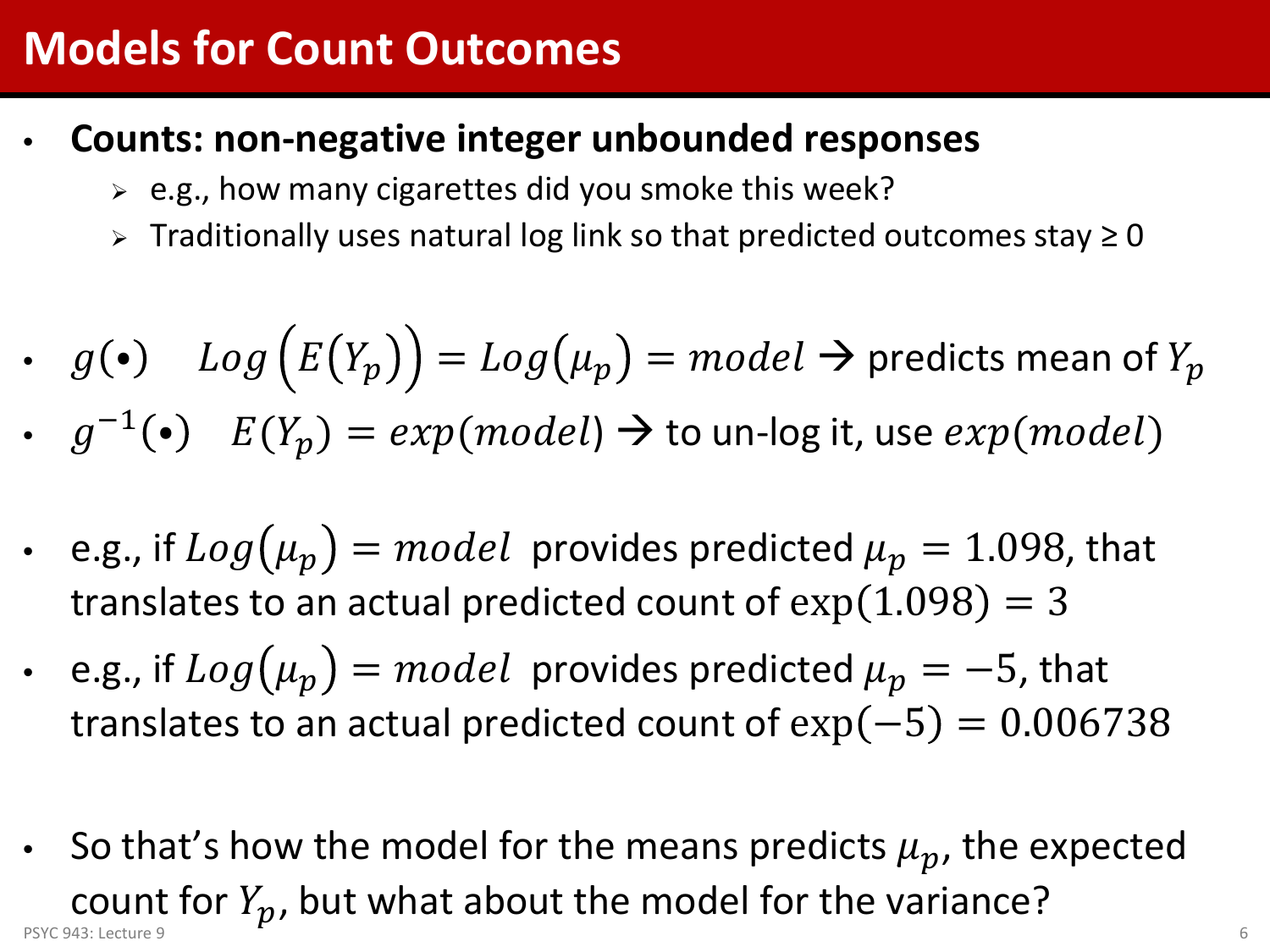### **Poisson Distribution for Residuals in Count Outcomes**

Poisson distribution has one parameter,  $\lambda$ , which is both its mean and its variance (so  $\lambda$  = mean = variance in Poisson distribution)

• 
$$
f(Y_p|\lambda) = \text{Prob}(Y_p = y) = \frac{\lambda^{y} \cdot \exp(-\lambda)}{y!}
$$

$$
y!
$$
 is factorial of  $y$ 

The dots indicate that only integer values are observed.

Distributions with a small expected value (mean or  $\lambda$ ) are predicted to have a lot of 0's.

Once  $\lambda > 6$  or so, the shape of the distribution is close to a that of a normal distribution.

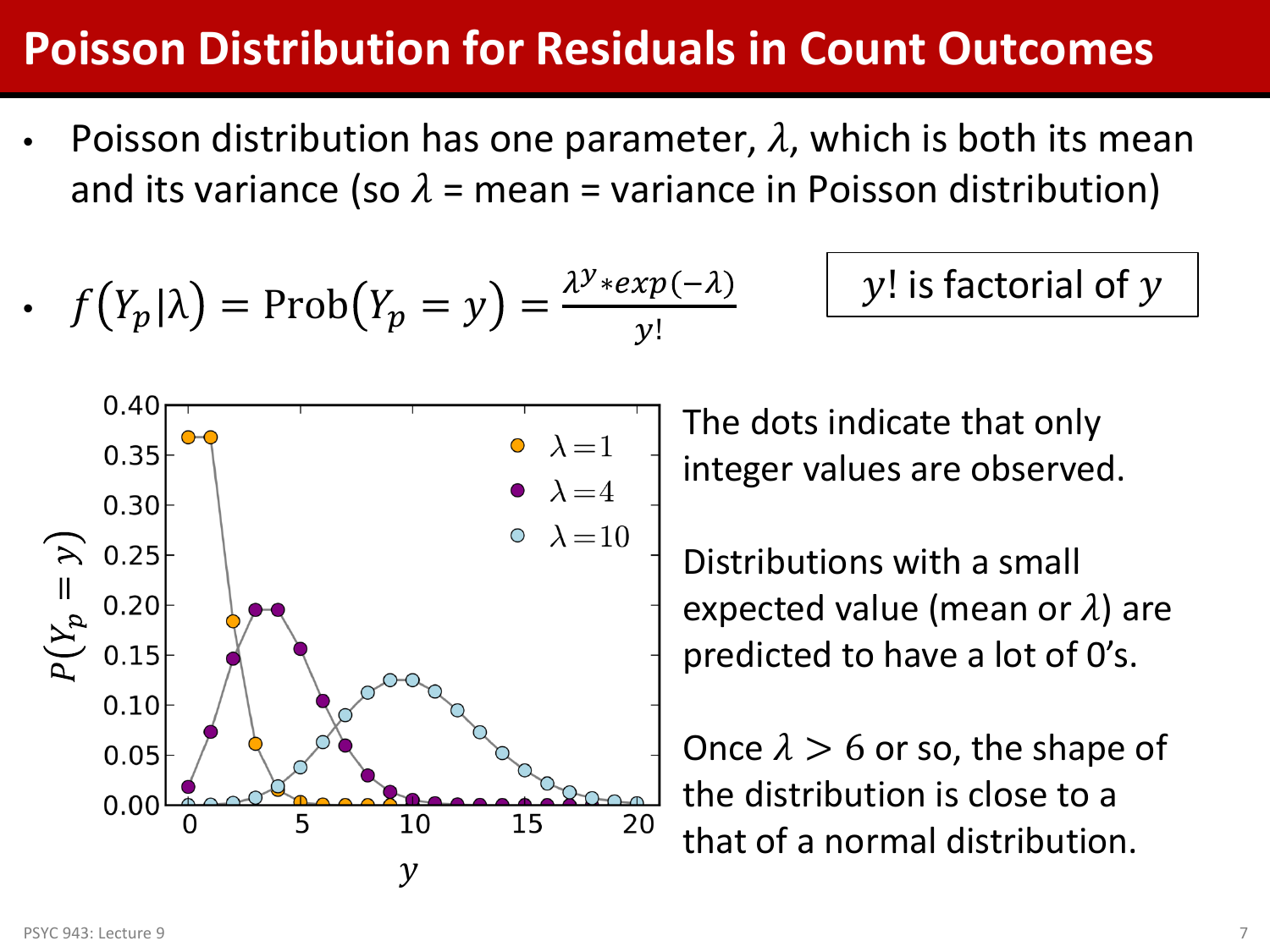## **Poisson Distribution for Residuals in Count Outcomes**

- Just as for other discrete outcomes, maximum likelihood is used to estimate model parameters to predict the expected  $Y_p$  using the response distribution we picked—here, Poisson (not multinomial)
- Model:  $Log(E(Y_p)) = Log(\mu_p) = \beta_0 + \beta_1 X_p + \beta_2 Z_p$

• PDF: 
$$
Prob(Y_p = y | \beta_0, \beta_1, \beta_2) = \frac{\mu_p^y * exp(-\mu_p)}{y!}
$$

Note what's *not* in the model…

Creates this log-likelihood function for each person's count  $Y_p$ :

 $Log L(\beta_0, \beta_1, \beta_2 | Y_1, ..., Y_N)$ 

- $= Log[L(\beta_0, \beta_1, \beta_2|Y_1) \times L(\beta_0, \beta_1, \beta_2|Y_2) \times \cdots \times L(\beta_0, \beta_1, \beta_2|Y_N)]$  $=\sum_{p=1}^N [Y_p * Log(\mu_p) - \mu_p - Log(Y_p)]$
- in which  $\mu_p$  is the predicted (mean) count per person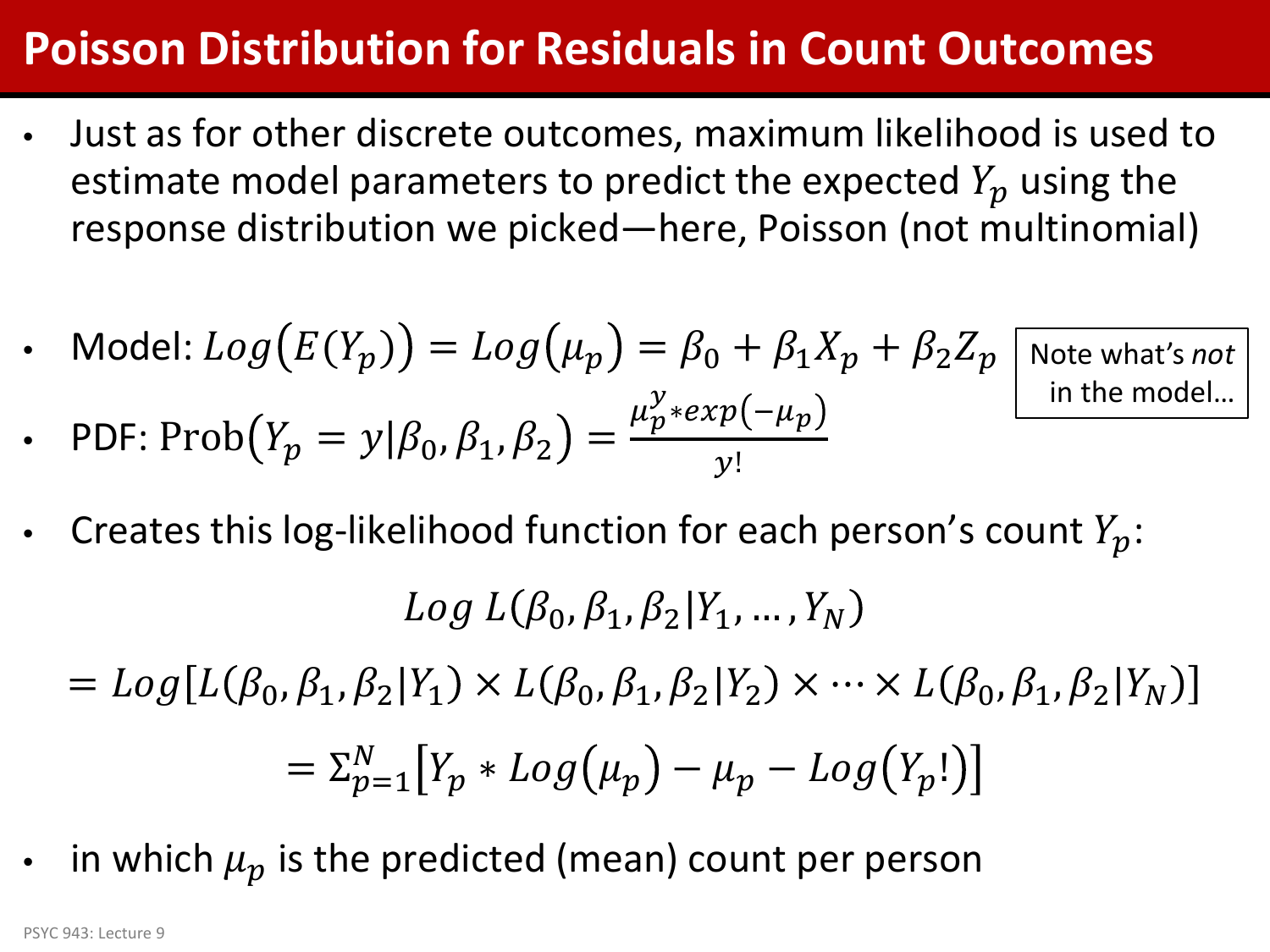# **What could go wrong? 3 potential problems for Poisson…**

• The standard Poisson distribution is rarely sufficient, though

#### • **Problem #1: When mean ≠ variance**

- $\triangleright$  If variance  $\leq$  mean, this leads to "under-dispersion" (not that likely)
- $\triangleright$  If variance  $\triangleright$  mean, this leads to "over-dispersion" (happens frequently)

#### • **Problem #2: When there are** *no* **0 values**

 $\triangleright$  Some 0 values are expected from count models, but in some contexts  $Y_p > 0$  always (but subtracting 1 won't fix it; need to adjust the model)

#### • **Problem #3: When there are** *too many* **0 values**

- $\triangleright$  Some 0 values are expected from the Poisson and Negative Binomial models already, but many times there are even more 0 values observed than that
- $\triangleright$  To fix it, there are two main options, depending on what you do to the O's
- Each of these problems requires a model adjustment to fix it...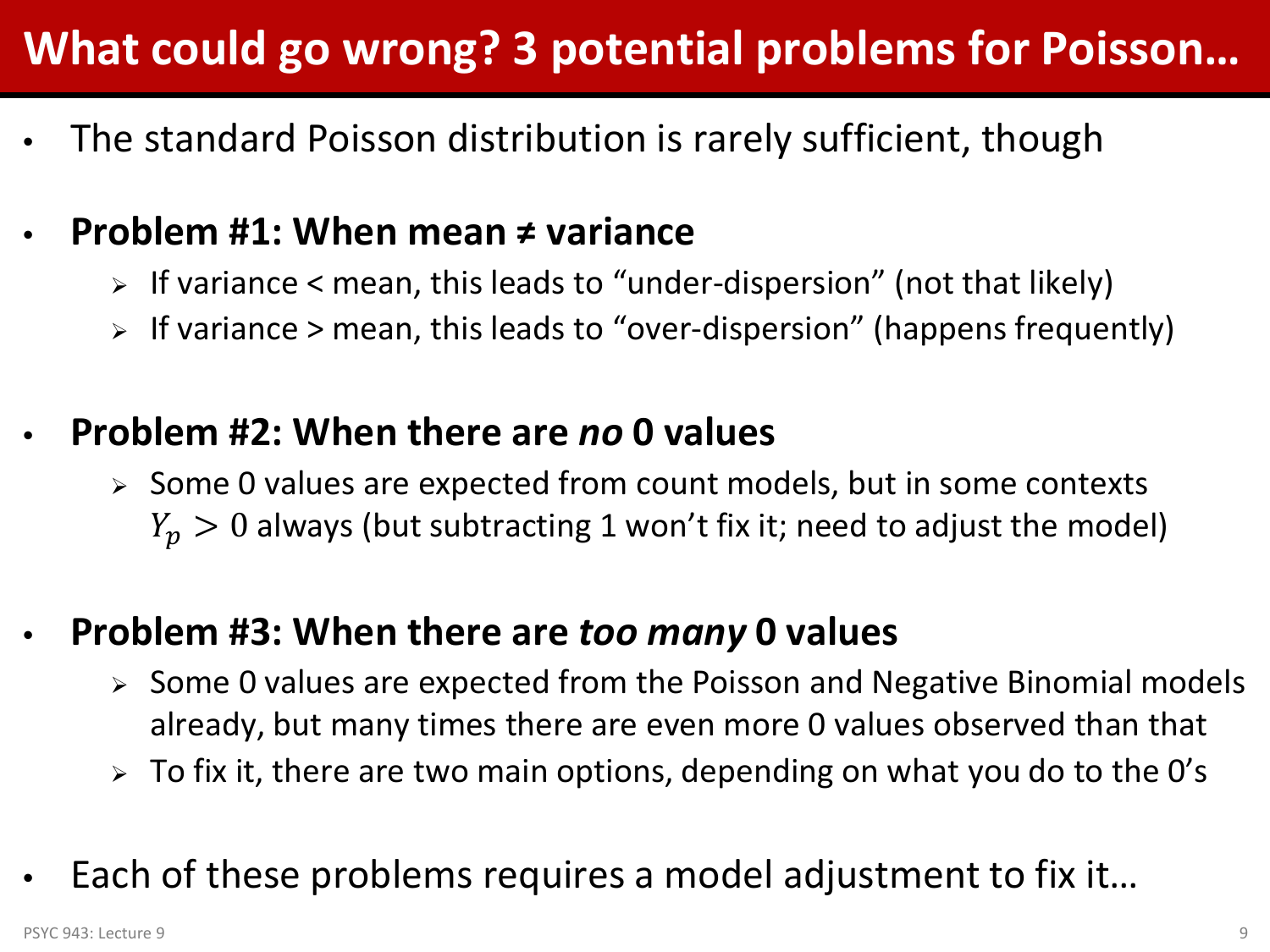#### **Problem #1: Variance > mean = over-dispersion**

• To fix it, we must add another parameter that allows the variance to exceed the mean… becomes a **Negative Binomial distribution**

 $\triangleright$  Says residuals are a mixture of Poisson and gamma distributions

- Model:  $Log(Y_p) = Log(\mu_p) = \beta_0 + \beta_1 X_p + \beta_2 Z_p + e_p^G$
- Poisson PDF was:  $\text{Prob}(Y_p = y | \beta_0, \beta_1, \beta_2) = \frac{\mu_p^{\mathcal{Y}} * exp(-\mu_p)}{y!}$  $\mathcal{Y}!$
- Negative Binomial PDF with a new **dispersion** parameter is now:

$$
\triangleright \text{Prob}(Y_p = y | \beta_0, \beta_1, \beta_2) = \frac{\Gamma(y + \frac{1}{k})}{\Gamma(y + 1) \cdot \Gamma(\frac{1}{k})} \cdot \frac{(k\mu_p)^y}{(1 + k\mu_p)^{y + \frac{1}{k}}} \quad \text{DIST = NEGBIN}
$$

- $\triangleright$  **k** is dispersion, such that  $Var(Y_p) = \mu_p + k\mu_p^2$   $\boxed{\text{So is Poisson if } k = 0}$
- $\triangleright$  Non-Poisson related  $e_p^G\!\thicksim \!Gamma(mean=1,variance=k)$ 
	- $\bullet$  Since Log(1) = 0, the extra 0's won't add to the predicted log count, and if there is no extra dispersion, then variance of  $e_p^G$ ~0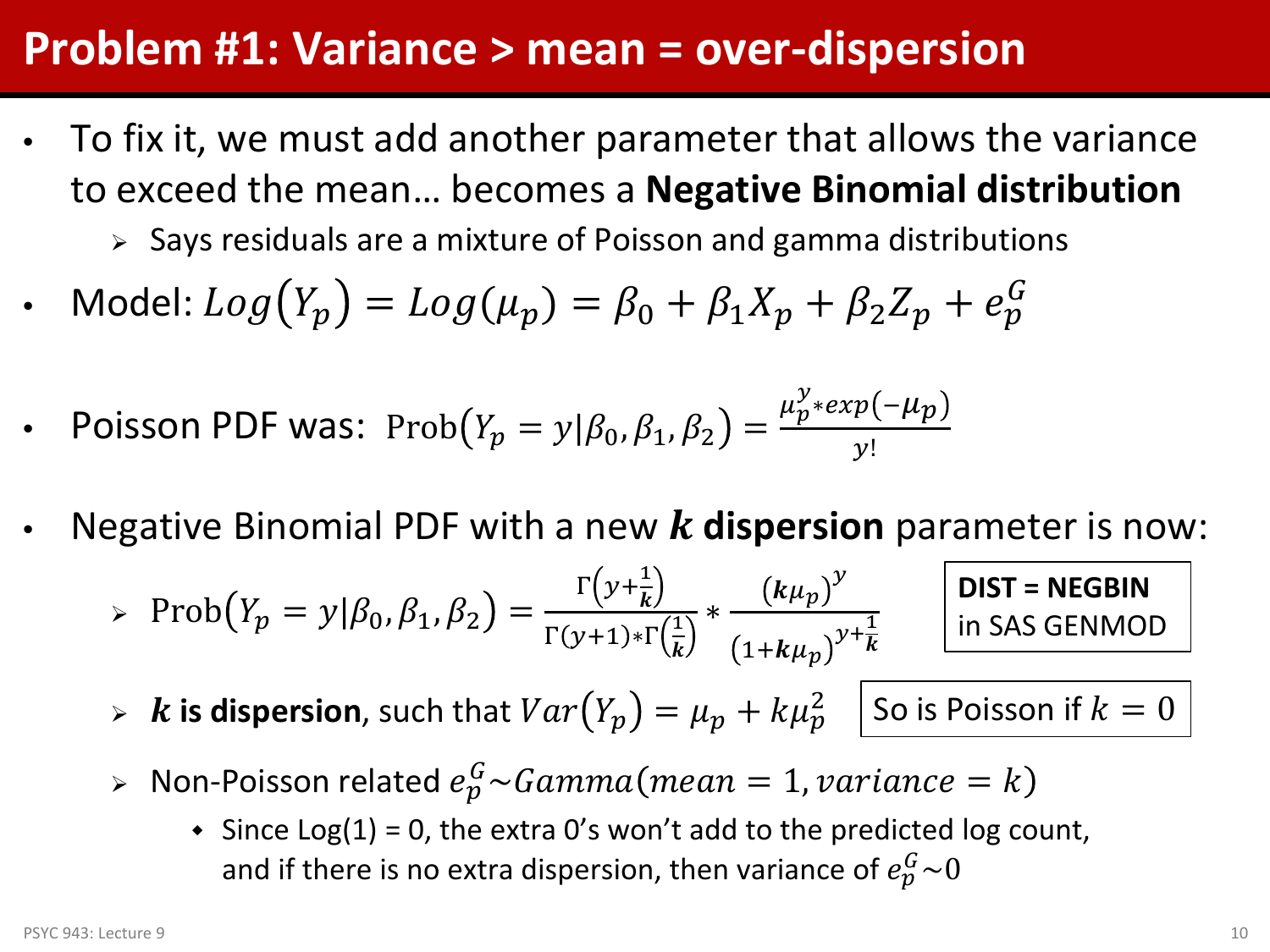# **Negative Binomial (NB) = "Stretchy" Poisson…**



- Because its  $k$  dispersion parameter is fixed to 0, the Poisson model is nested within the Negative Binomial model—to test improvement in fit:
- ls  $-2(LL_{Poisson} LL_{NegBin}) > 3.84$  for  $df = 1$ ? Then  $p < .05$ , keep NB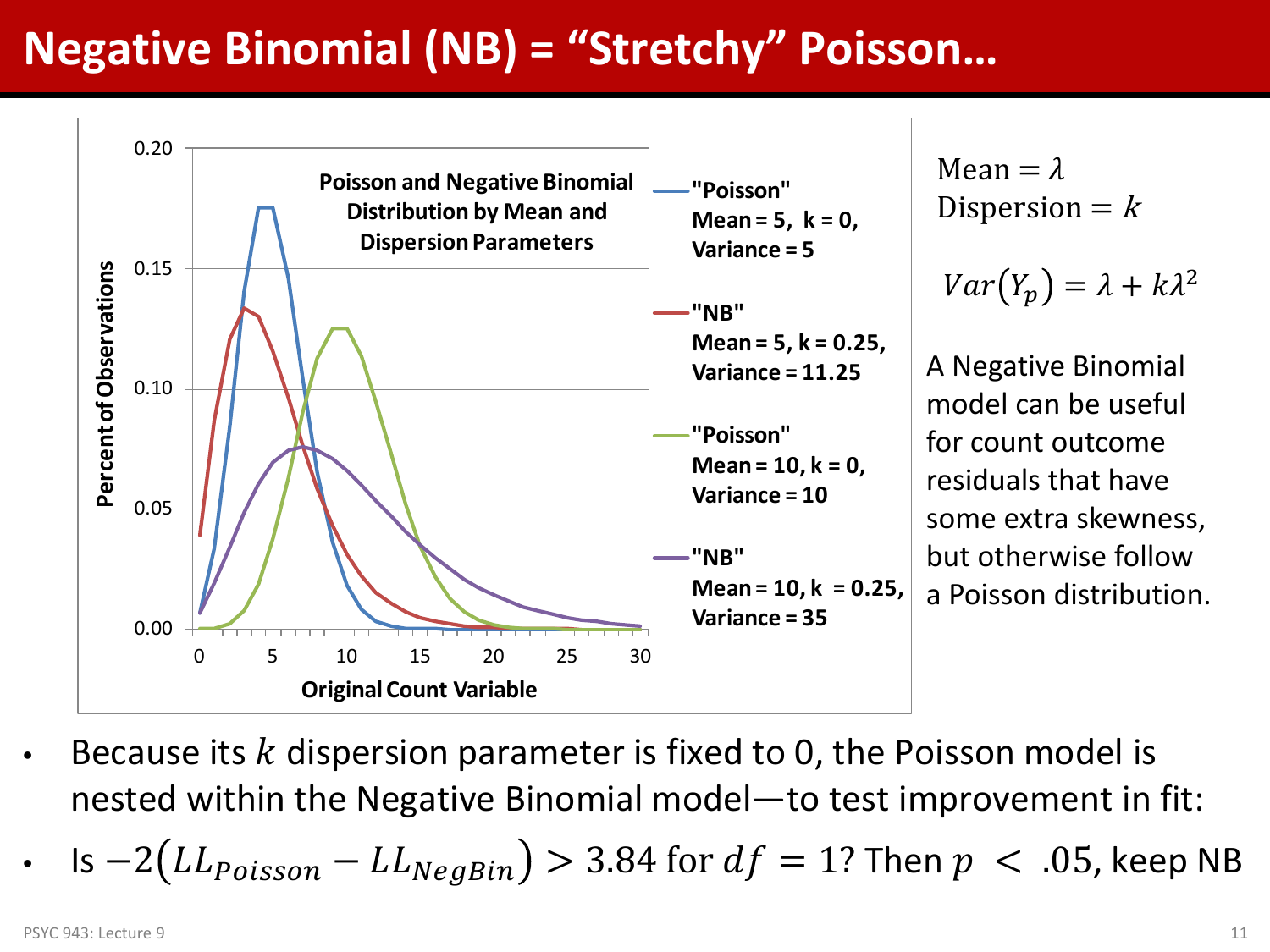#### **Problem #2: There are no 0 values**

- "**Zero-Altered**" or **"Zero-Truncated"** Poisson or Negative Binomial
	- $\geq$  ZAP/ZANB or ZTP/ZTNB
	- Is usual count distribution, just not *allowing* any 0 values
	- > Poisson version is readily available within SAS PROC FMM using DIST=TRUNCPOISSON (next version should have TRUNCNEGBIN, too)

• Poisson PDF was: 
$$
\text{Prob}(Y_p = y | \mu_p) = \frac{\mu_p^y * exp(-\mu_p)}{y!}
$$

• Zero-Truncated Poisson PDF is:

> 
$$
\text{Prob}(Y_p = y | \mu_p, Y_p > 0) = \frac{\mu_p^y * \exp(-\mu_p)}{y! [1 - \exp(-\mu_p)]}
$$

- $\Rightarrow$   $Prob(Y_p = 0) = exp(-\mu_p)$ , so  $Prob(Y_p > 0) = 1 exp(-\mu_p)$
- Divides by probability of non-0 outcomes so total probability still sums to 1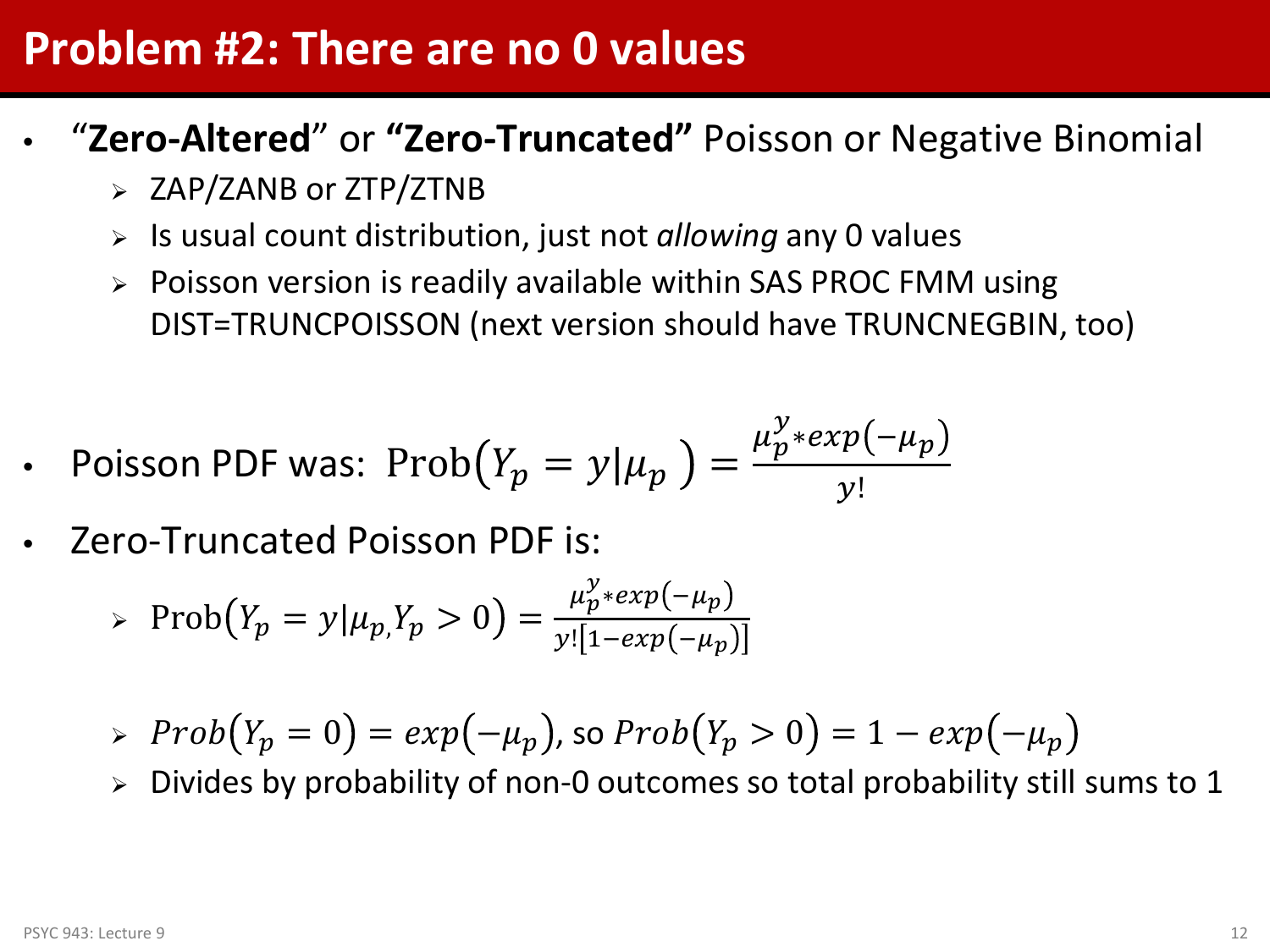# **Problem #3: There are too many 0 values… Option #1**

- "**Zero-Inflated**" Poisson (DIST=ZIP) or Negative Binomial (DIST=ZINB)
	- $\triangleright$  Readily available within SAS PROC GENMOD (and Mplus)
	- Distinguishes **two kinds of 0 values**: **expected** and **inflated** ("structural") through a mixture of distributions (Bernoulli + Poisson/NB)
	- Creates two submodels to predict "if *extra* 0" and "if not, how much"?
		- Does not readily map onto most hypotheses (in my opinion)
		- ◆ But a ZIP example would look like this...
- Submodel 1:  $Logit(Y_p = extra 0) = \beta_{01} + \beta_{11}X_p + \beta_{21}Z_p$ 
	- $\triangleright$  Predict being an extra 0 using Link = Logit, Distribution = Bernoulli
	- $\triangleright$  Don't have to specify predictors for this part, can simply allow an intercept (but need ZEROMODEL option to include predictors in SAS GENMOD)
- Submodel 2:  $Log(E(Y_p)) = \beta_{02} + \beta_{12}X_p + \beta_{22}Z_p$ 
	- $\triangleright$  Predict rest of counts (including O's) using Link = Log, Distribution = Poisson
- Same idea for ZINB, just adds the  $k$  dispersion parameter, too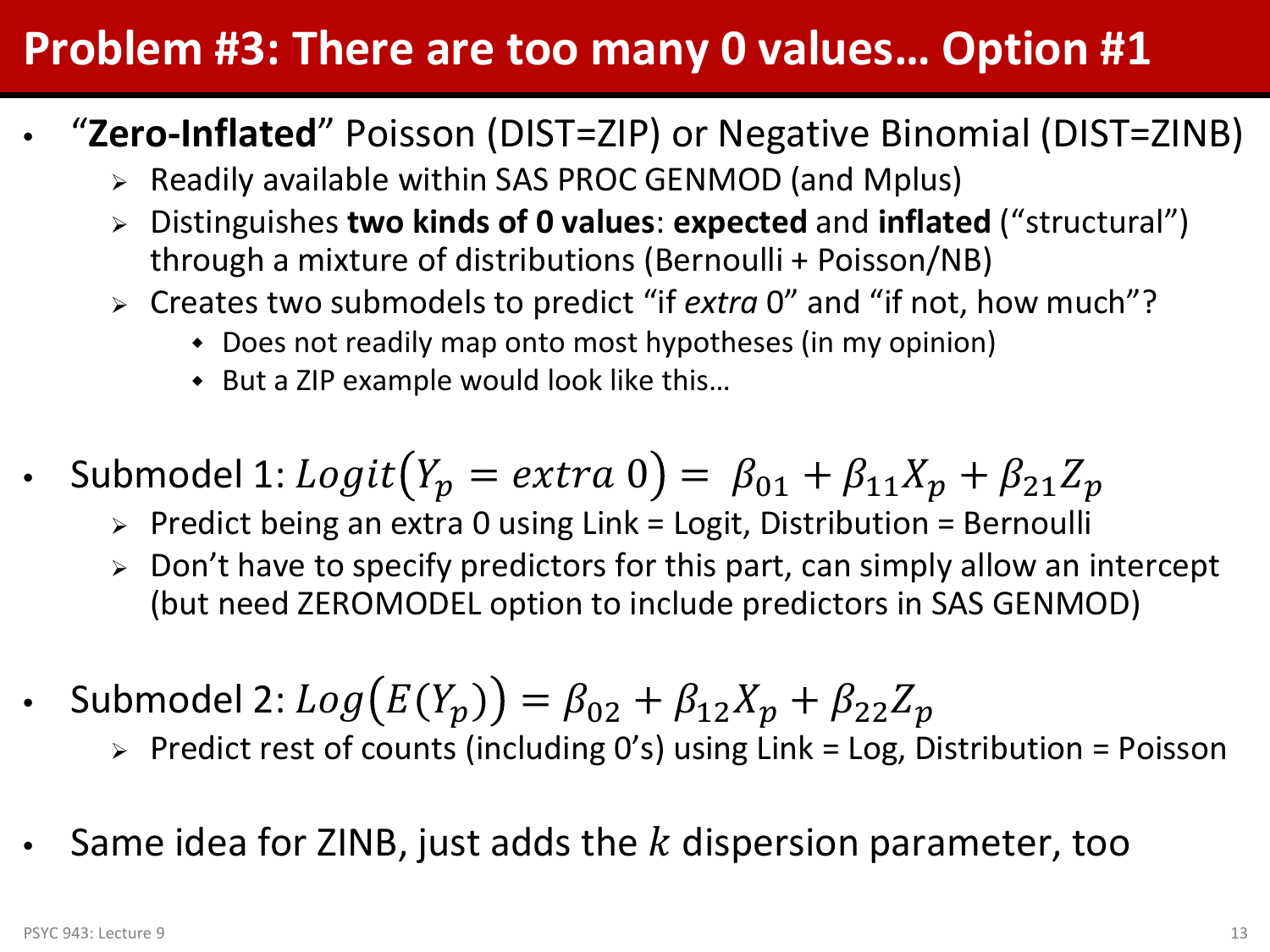### **Example of Zero-Inflated Outcomes**



*Figure 1.* Histogram of Marital Status Inventory with predicted probabilities from regressions.  $NB$  = negative binomial;  $ZIP$  = zero-inflated Poisson;  $ZINB$  = zero-inflated negative binomial.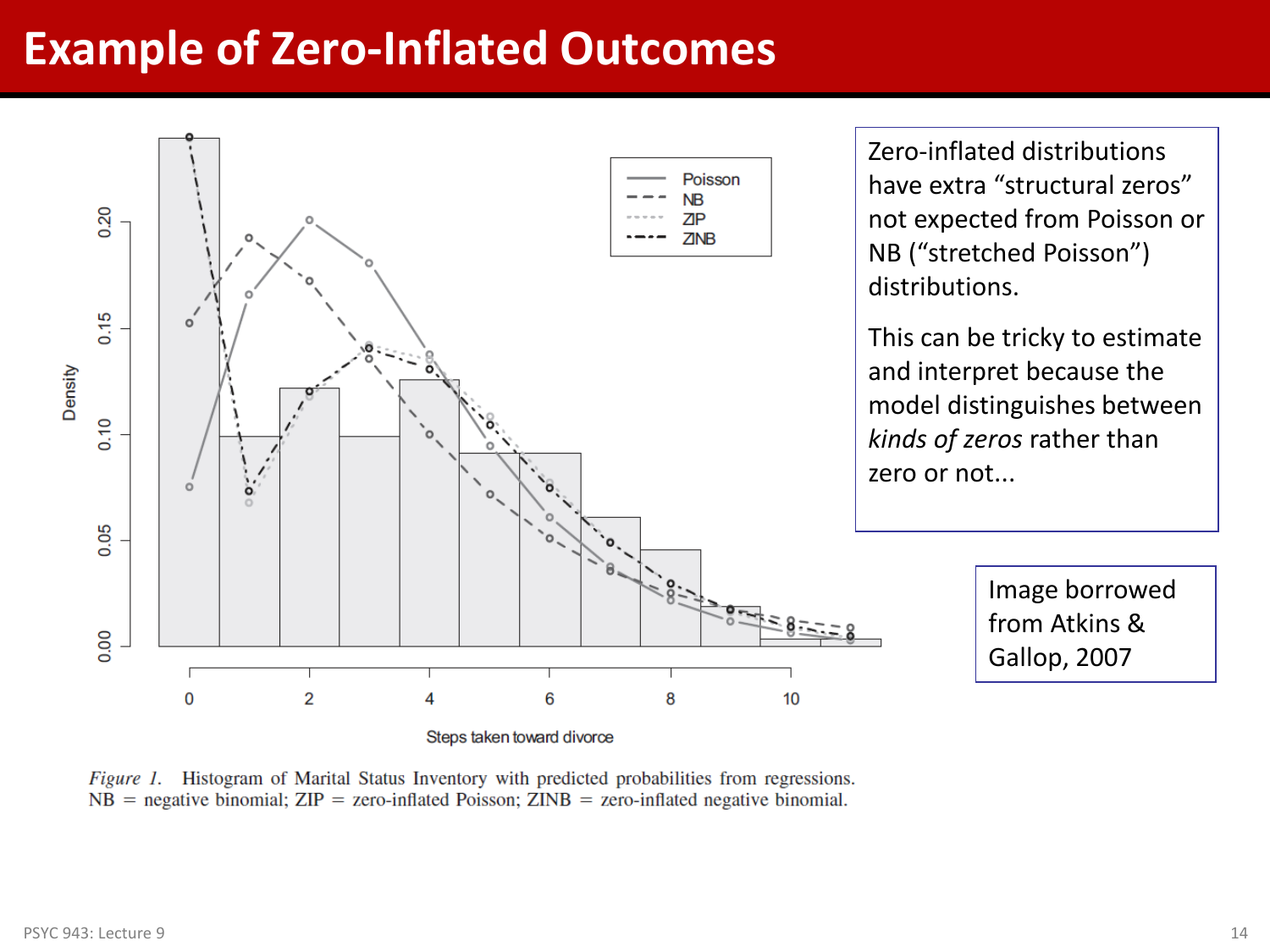#### **Problem #3: There are too many 0 values… Option #1**

- The Zero-Inflated models get put back together again as follows:
	- $\delta > \omega_p$  is the predicted probability of being an extra 0, from:

$$
\omega_p = \frac{exp[Logit(Y_p = extra 0)]}{1 + exp[Logit(Y_p = extra 0)]}
$$

- $\mu_p$  is the predicted count for the rest of the distribution, from:  $\mu_n = exp[Logit(Y_n)]$
- > ZIP: Mean (original Y<sub>p</sub>) =  $(1 ω_p)μ_p$
- $>$  ZIP:  $Variance\bigl(original\ Y_p\bigr) = \mu_p + \frac{\omega_p}{(1-\omega_p)}$  $\frac{\omega_p}{1-\omega_p} \mu_p^2$
- > ZINB: Mean (original  $Y_p$ ) =  $(1 \omega_p)\mu_p$

▶ ZINB: Variance(original 
$$
Y_p
$$
) =  $\mu_p + \left[ \frac{\omega_p}{(1 - \omega_p)} + \frac{k}{1 - \omega_p} \right] \mu_p^2$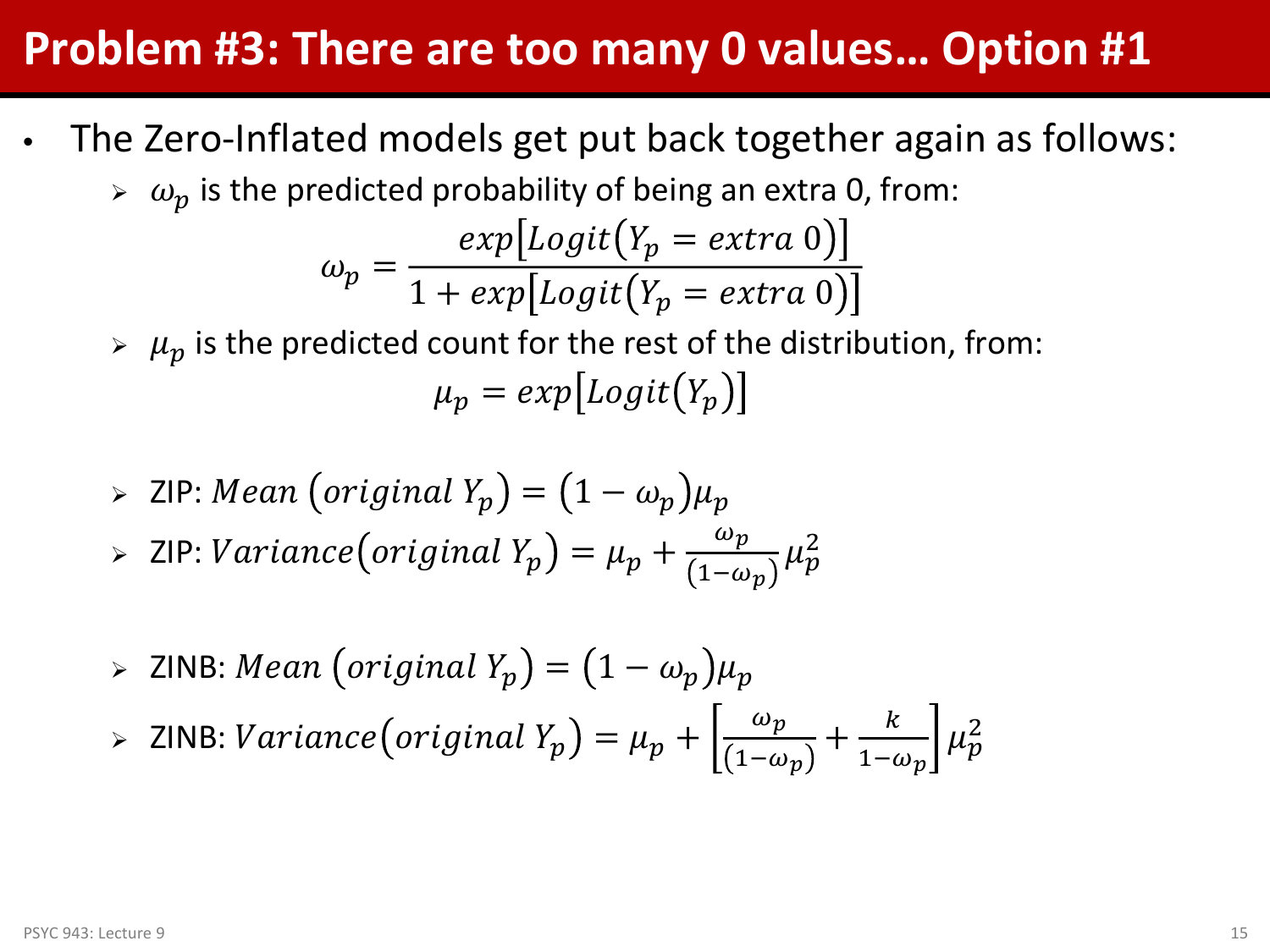### **Problem #3: There are too many 0 values… Option #2**

- "**Hurdle**" models for Poisson or Negative Binomial
	- PH or NBH: Explicitly **separates 0 from non-0 values** through a mixture of distributions (Bernoulli + Zero-Altered Poisson/NB)
	- Creates two submodels to predict "if *any* 0" and "if not 0, how much"?
		- Easier to think about in terms of prediction (in my opinion)
- Submodel 1:  $Logit(Y_p = 0) = \beta_{01} + \beta_{11}X_p + \beta_{21}Z_p$ 
	- $\triangleright$  Predict being a 0 using Link = Logit, Distribution = Bernoulli
	- $\triangleright$  Don't have to specify predictors for this part, can simply allow it to exist
- Submodel 2:  $Log(E(Y_p) > 0) = \beta_{02} + \beta_{11}X_p + \beta_{21}Z_p$

 $\triangleright$  Predict rest of positive counts using Link = Log, Distribution = ZAP or ZANB

- These models are not *readily* available in SAS, but NBH is in Mplus
	- Could be fit as a multivariate model in SAS GLIMMIX (I think)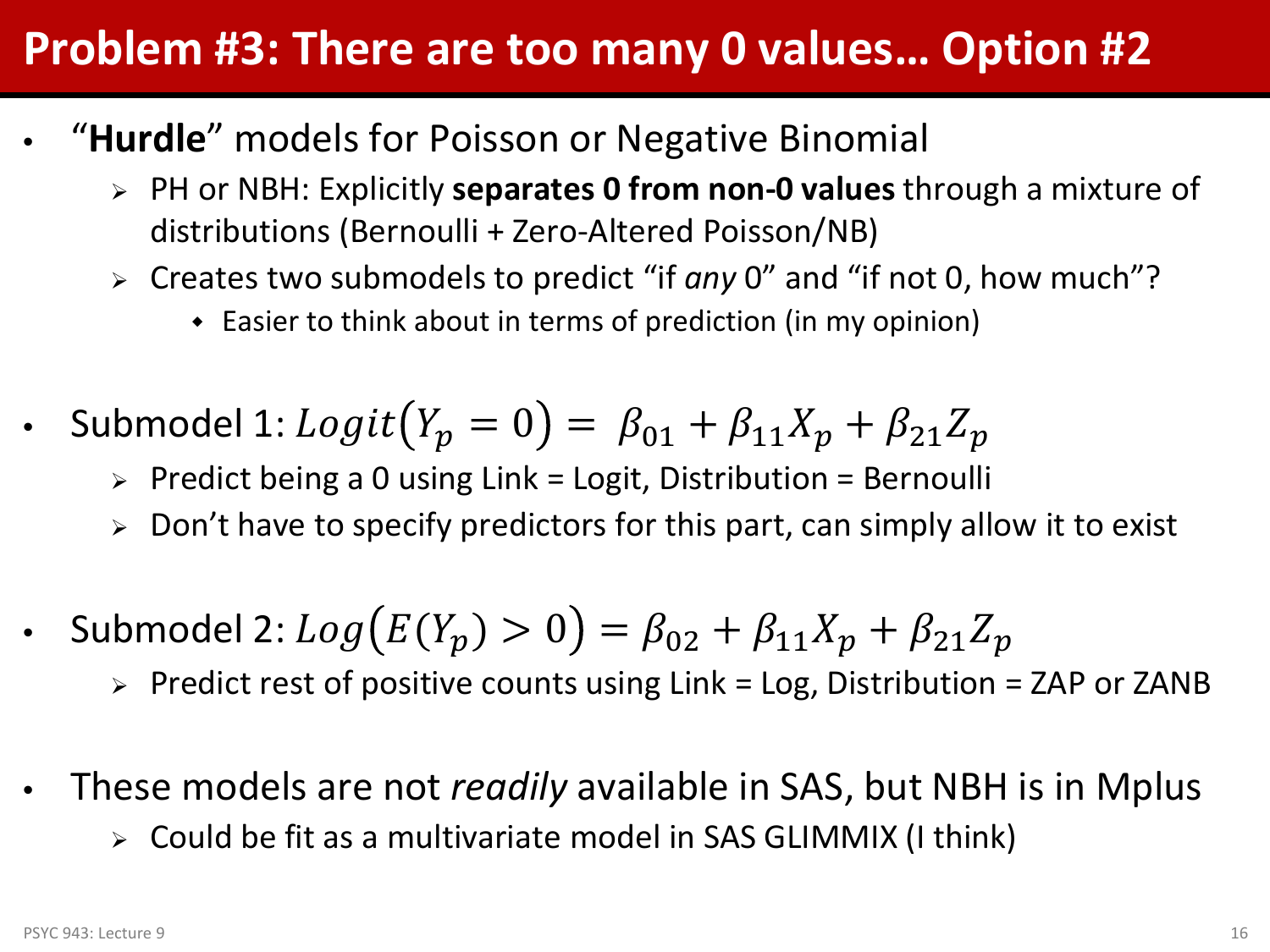## **Comparing Models for Count Data**

- Whether or not a dispersion parameter is needed can be answered via a likelihood ratio test
	- $\triangleright$  For the most fair comparison, keep the model for the means the same
- Whether or not a zero-inflation model is needed should, in theory, also be answerable via a likelihood ratio test…
	- $\triangleright$  But people disagree about this
	- $\triangleright$  Problem? Zero-inflation probability can't be negative, so is bounded at 0
	- Other tests have been proposed (e.g., Vuong test—see SAS macro online)
	- Can always check AIC and BIC (smaller is better)
- In general, models with the same distribution and different links can be compared via AIC and BIC, but one cannot use AIC and BIC to compare across alternative distributions (e.g., normal or not?)
	- $\triangleright$  Log-Likelihoods are not on the same scale due to using different PDFs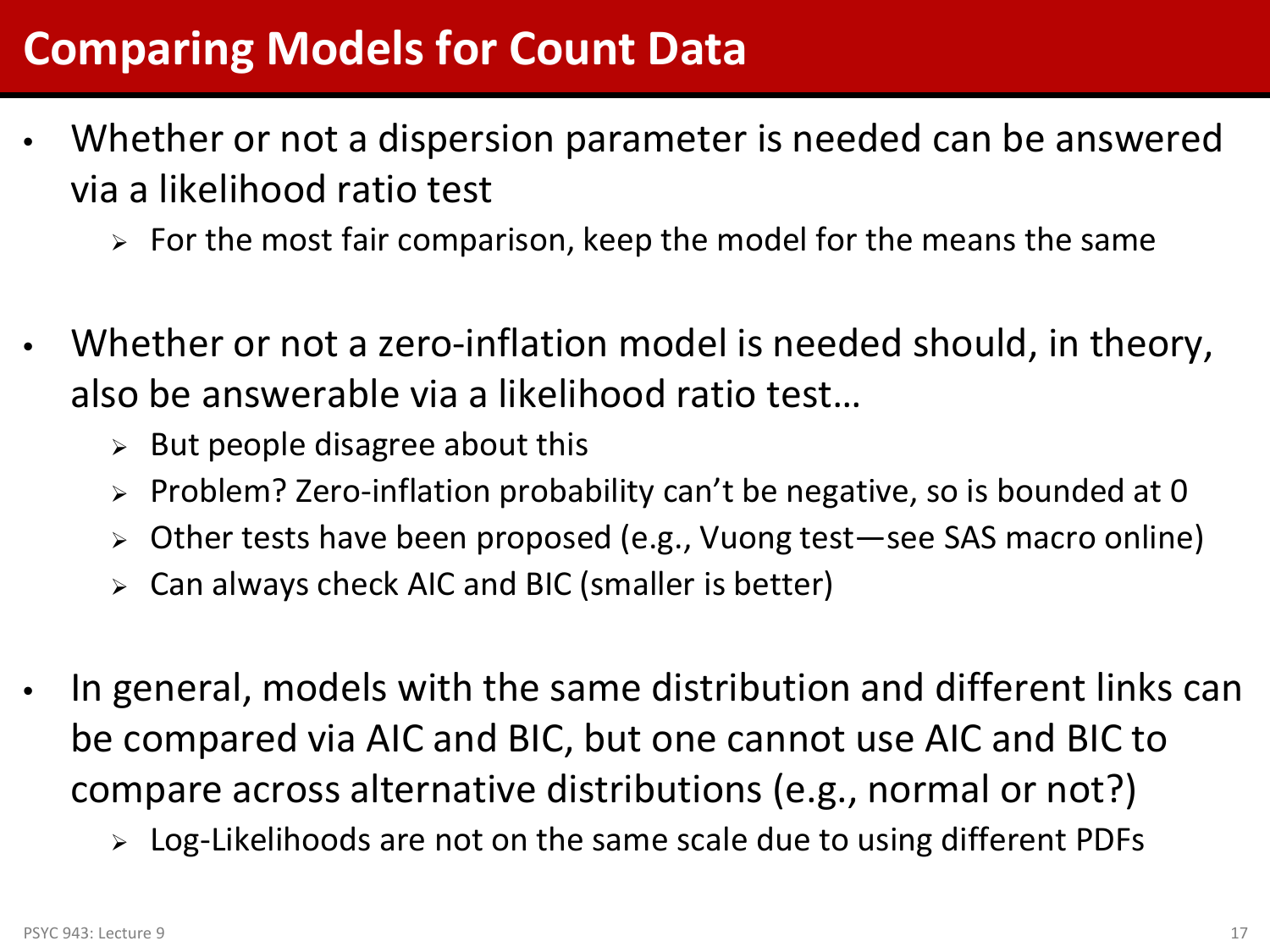# **And that's not all!**

- There are many, many other possibilities for count outcomes, including different links and different distributions…
- In addition, count outcomes can also use models for continuous outcomes, up next after this example…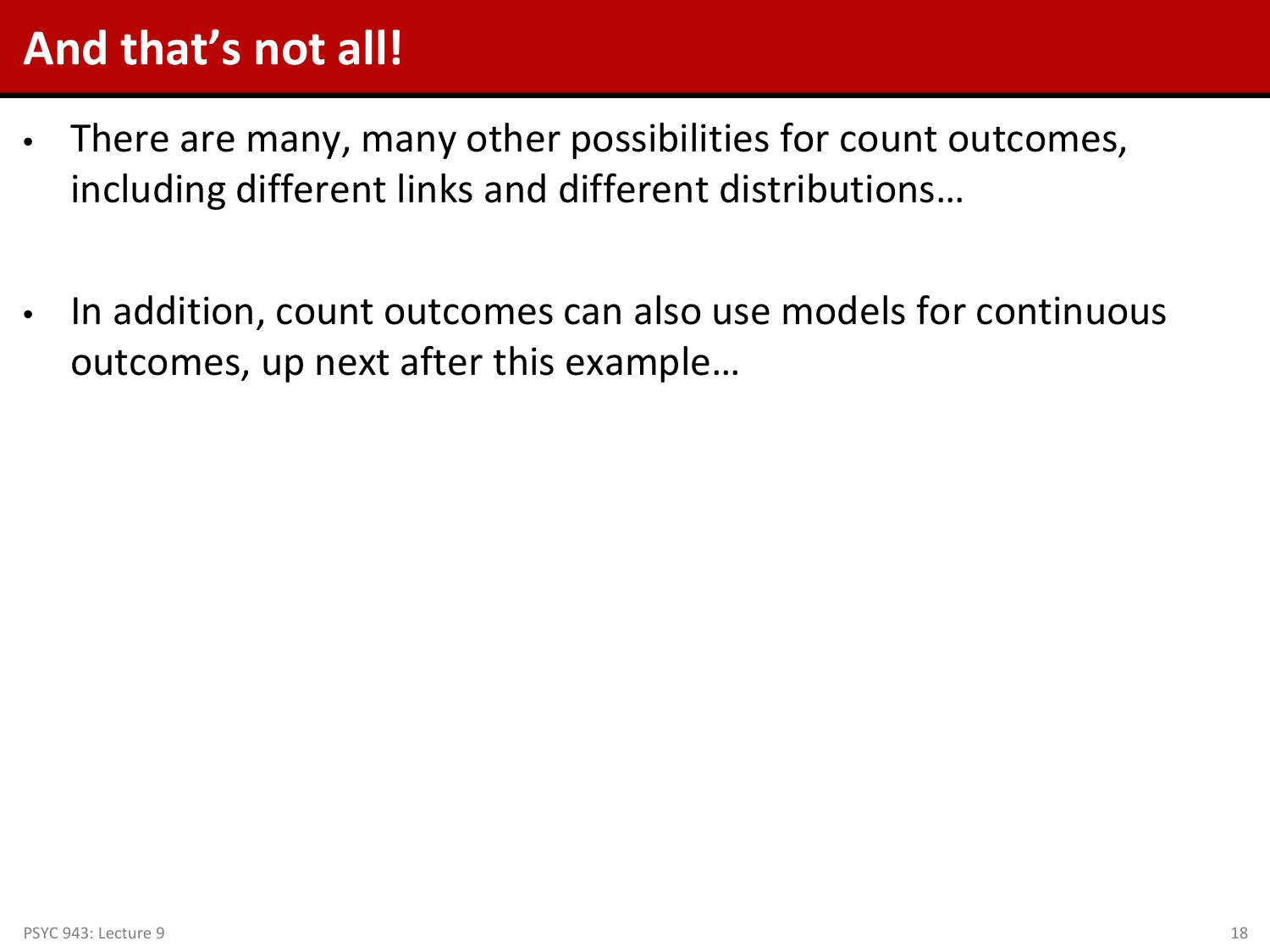# **AN EVEN BRIEFER TOUR OF MODELS FOR CONTINUOUS OUTCOMES**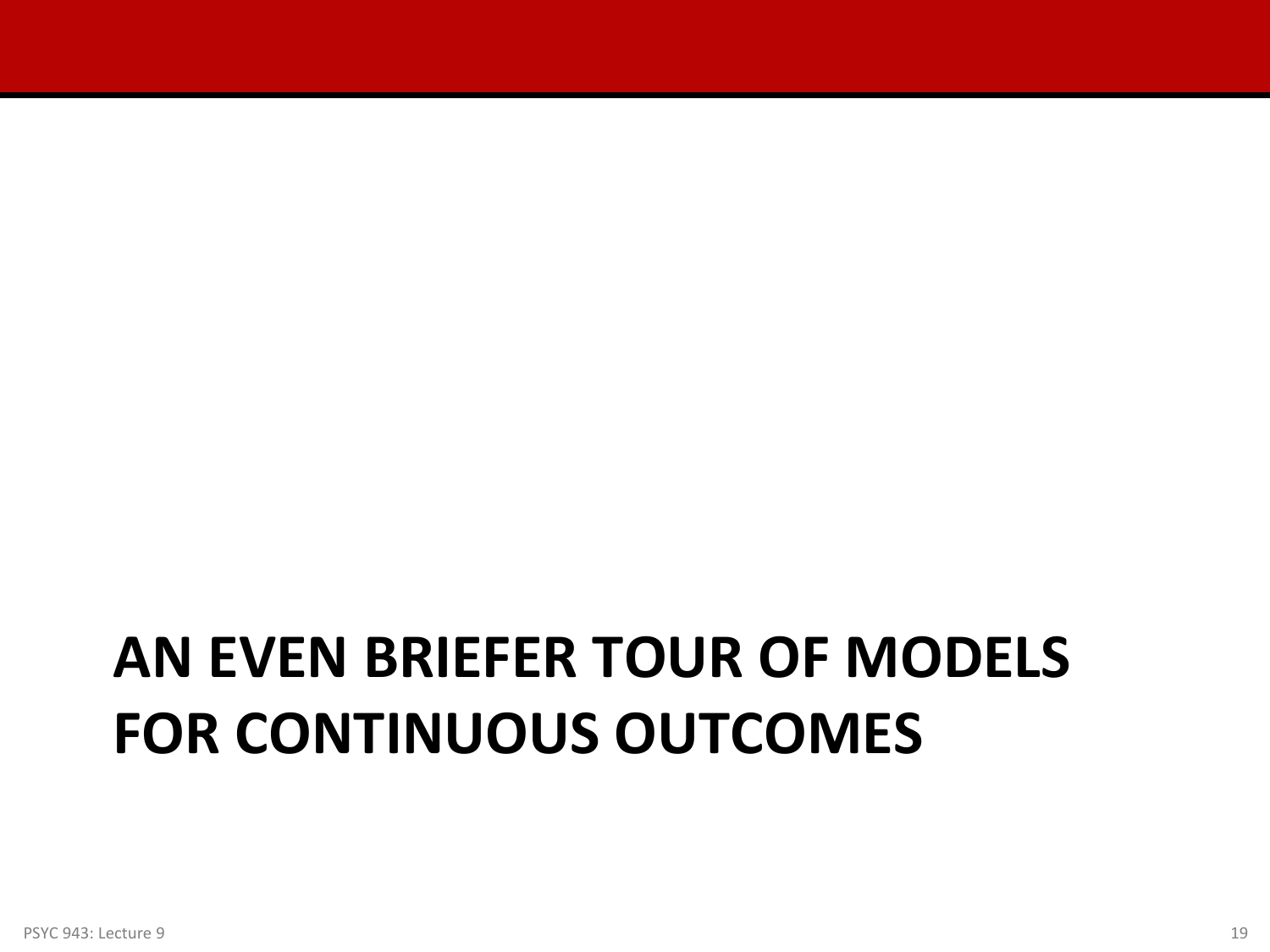#### **Models for Continuous Outcomes > 0**

- There are many choices for modeling not-normal *continuous* outcomes (that include positive values only)
	- $\triangleright$  Most rely on either an identity or log link
	- Will find them in SAS PROC GENMOD and GLIMMIX (see also QLIM)
- GENMOD: DIST= (default link)
	- $\triangleright$  Gamma (Inverse), Geometric (Log), Inverse Gaussian (Inverse<sup>2</sup>), Normal (Identity)
- GLIMMIX: DIST= (default link)
	- Beta (Logit), Exponential (Log), Gamma (Log), Geometric (Log), Inverse Gaussian (Inverse2), Normal (Identity), LogNormal (Identity), TCentral (Identity), and BYOBS, which allows multivariate models by which you specify DV-specific models estimated simultaneously (e.g., two-part)
- Many others possible as well—here are just some examples...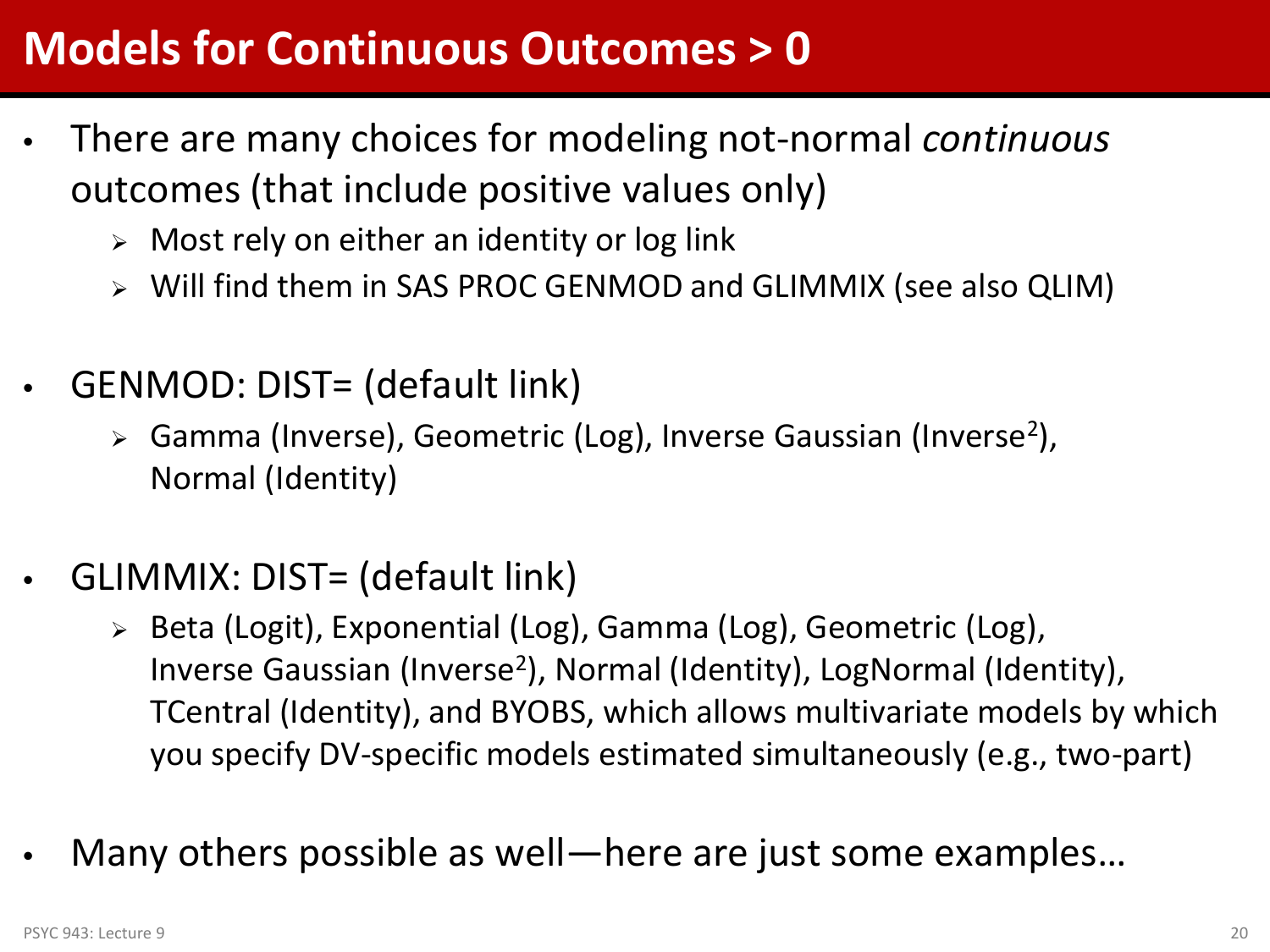# **Log-Normal Response Distribution (Link=Identity)**



- Model:  $Log(Y_p) = \beta_0 + \beta_1 X_p + \beta_2 Z_p + e_p$ where  $e_p{\sim}LogNormal(0,\sigma_e^2)$   $\rightarrow$  *log* of residuals is normal, not residuals
	- $\triangleright$  Happens to be the same as log-transforming your outcome in this case...
	- $\triangleright$  The LOG function keeps the predicted values positive, but results in an exponential, not linear prediction of original outcome from slopes
	- GLIMMIX provides "intercept" and "scale=SD" that need to be converted…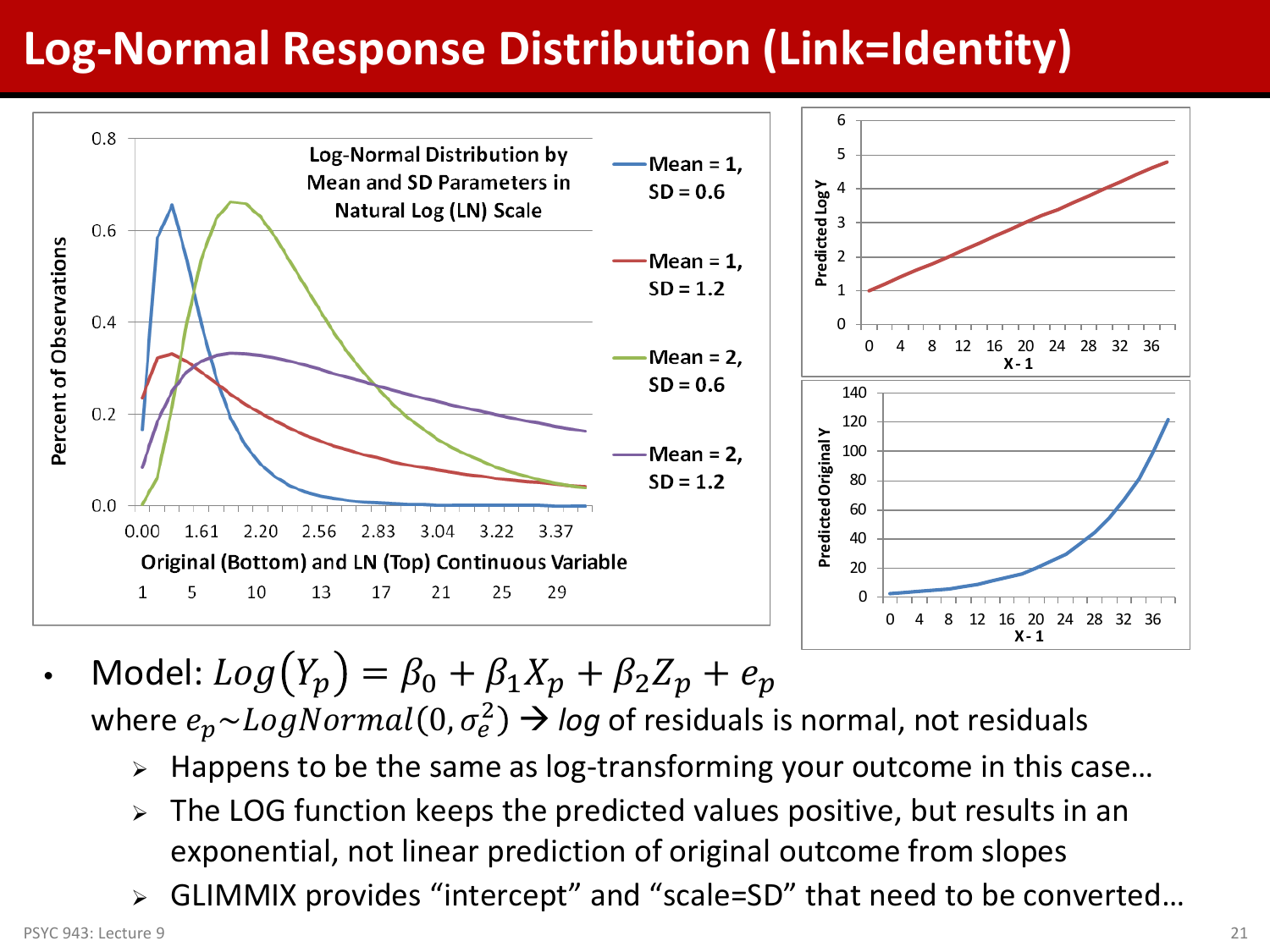### **Gamma Response Distribution**



Model:  $Log(Y_p) = \beta_0 + \beta_1 X_p + \beta_2 Z_p + e_p$ where  $e_p{\sim}Gamma(0,\sigma_e^2)$   $\rightarrow$  variance is based on shape and scale parameters

- Default Link is log in GLIMMIX, but inverse in GENMOD
- Provides "intercept" and "scale=1/scale" that need to be converted…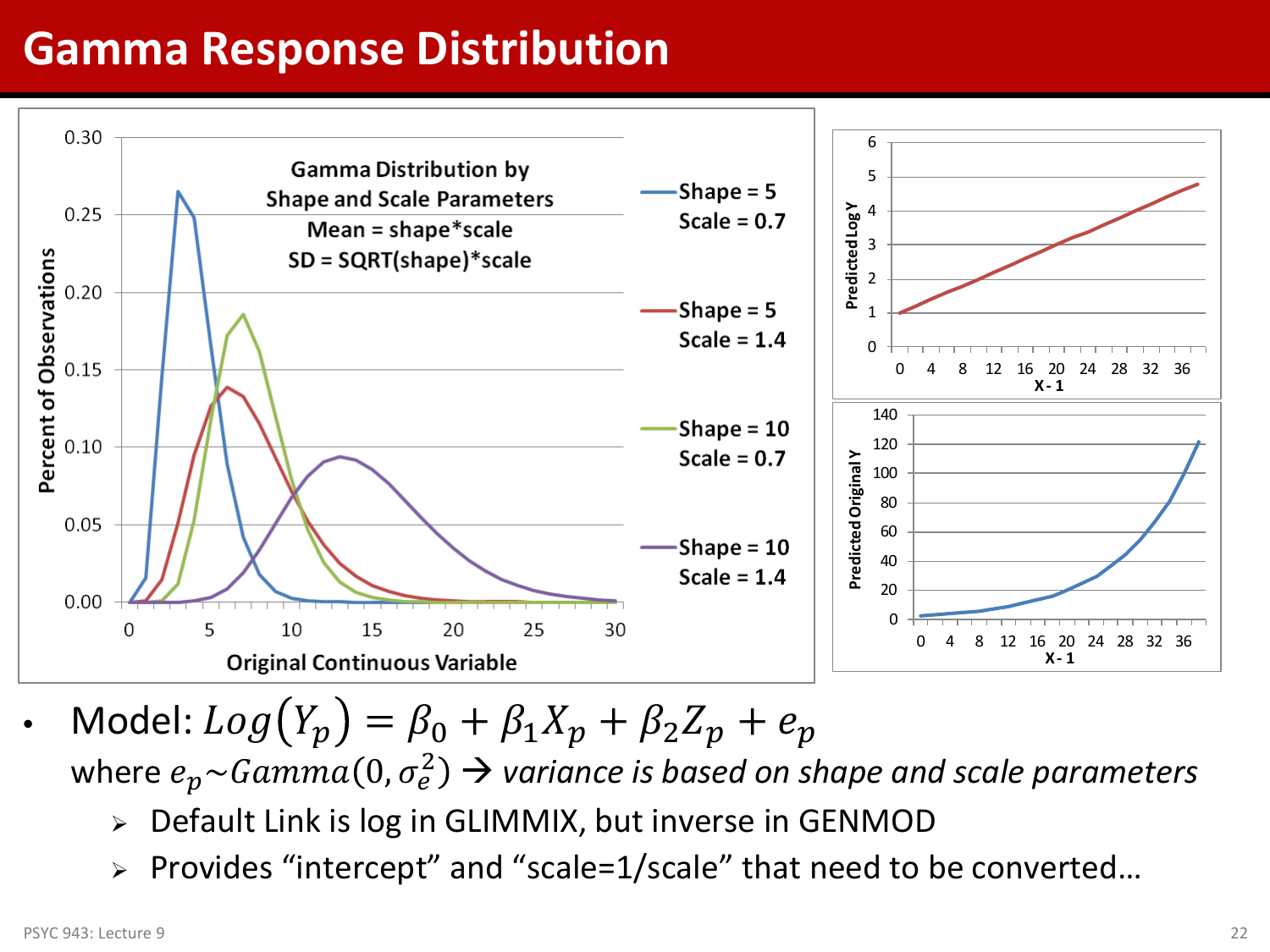#### **Real Example using Response Time in Seconds**



• Pretty much anything but normal (in red) looks ok!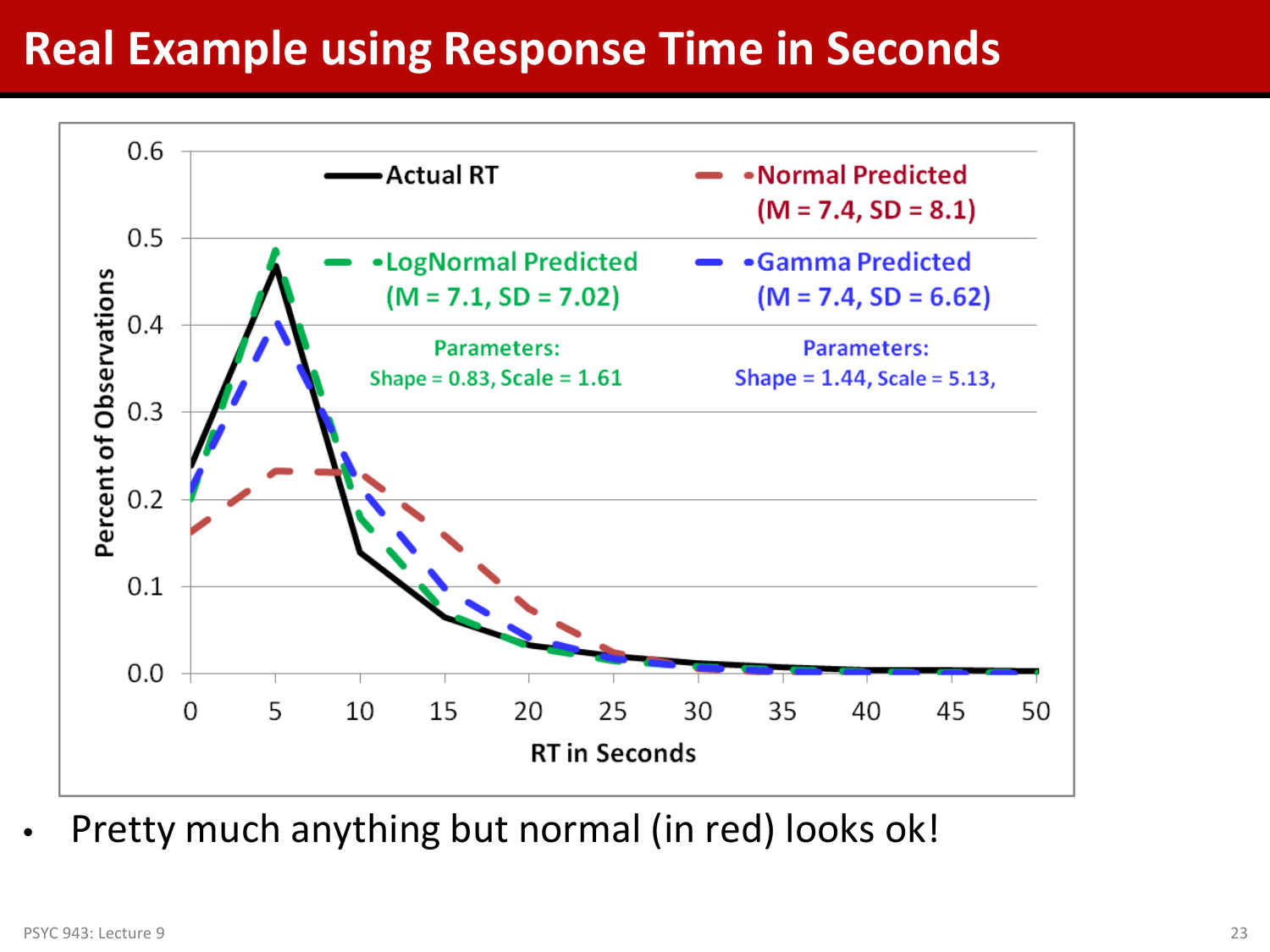### **Two-Part Models for Continuous Outcomes**

- A two-part model is an analog to hurdle models for zero-inflated count outcomes (and could be used with count outcomes, too)
	- Explicitly **separates 0 from non-0 values** through a mixture of distributions (Bernoulli + Normal or LogNormal)
	- $\triangleright$  Creates two submodels to predict "if not 0" and "if not 0, how much"?
		- Easier to think about in terms of prediction (in my opinion)
- Submodel 1:  $Logit(Y_p > 0) = \beta_{01} + \beta_{11}X_p + \beta_{21}Z_p$ 
	- $\triangleright$  Predict being a 0 using Link = Logit, Distribution = Bernoulli
	- $\triangleright$  Usually do specify predictors for this part
- Submodel 2:  $(Y_p | Y_p > 0) = \beta_{02} + \beta_{11} X_p + \beta_{21} Z_p$ 
	- $\triangleright$  Predict rest of positive amount using Link = Identity, Distribution = Normal or Log-Normal (often rest of distribution is skewed, so log works better)
- Two-part is not *readily* available in SAS, but is in Mplus
	- Could be fit as a multivariate model in SAS GLIMMIX (I think)
	- Is related to "tobit" models for censored outcomes (for floor/ceiling effects)